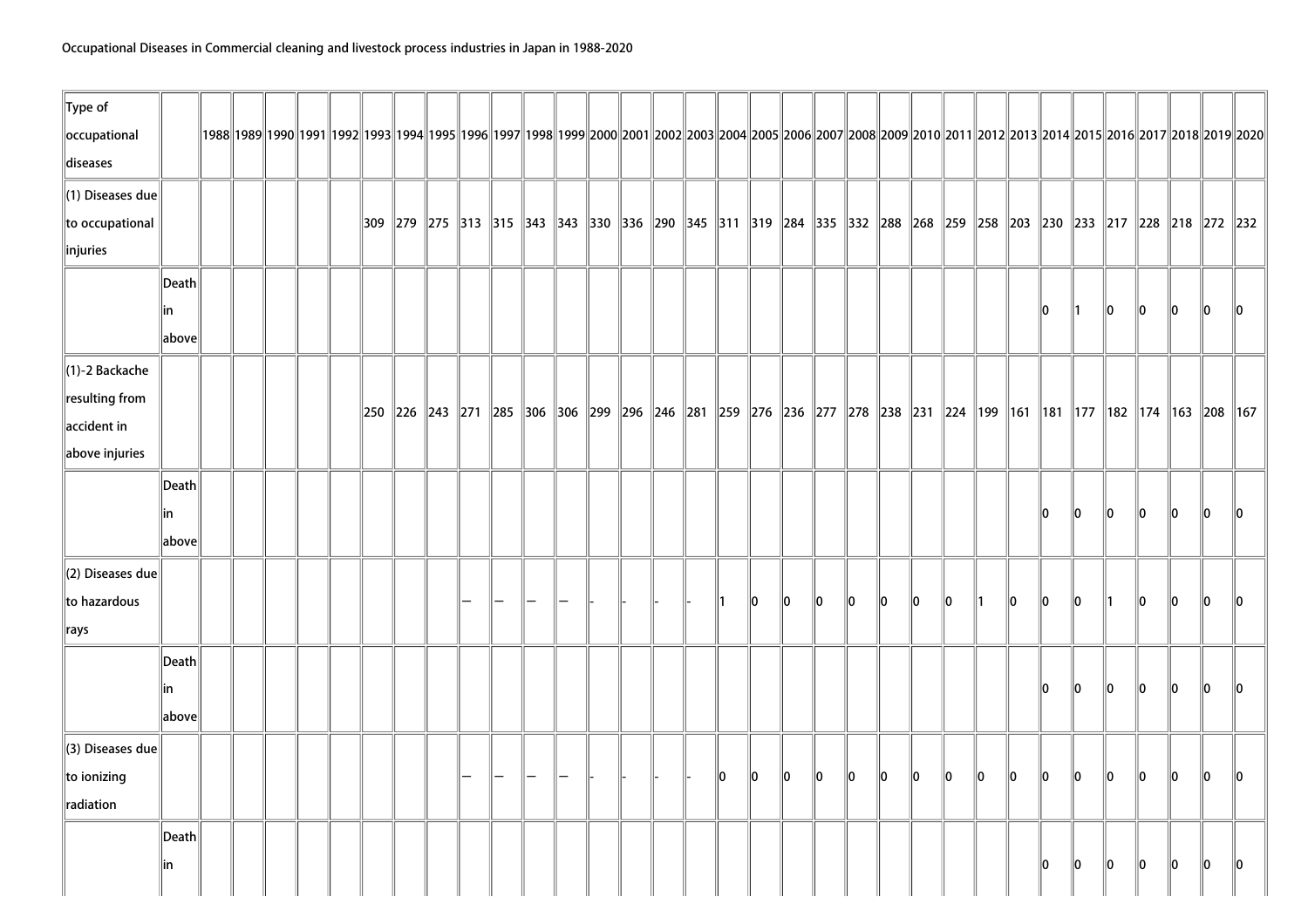|                          | $\ $ above $\ $       |  |  |    |                |                |         |                   |                 |               |                |                |               |                |                |                |                |                |         |                |                |                |          |                |                |                |                |                |          |         |               |
|--------------------------|-----------------------|--|--|----|----------------|----------------|---------|-------------------|-----------------|---------------|----------------|----------------|---------------|----------------|----------------|----------------|----------------|----------------|---------|----------------|----------------|----------------|----------|----------------|----------------|----------------|----------------|----------------|----------|---------|---------------|
| $\ $ (4) Diseases due    |                       |  |  |    |                |                |         |                   |                 |               |                |                |               |                |                |                |                |                |         |                |                |                |          |                |                |                |                |                |          |         |               |
| $\ $ to abnormal         |                       |  |  |    |                |                | -       | $\qquad \qquad -$ | $\qquad \qquad$ |               |                |                |               |                | 10             | 10             | $\ 0\ $        | 10             | 10      | 10             | 10             | 10             | 10       | 10             | 10             | 10             | 10             | 10             | 10       | 10      | $\ 0\ $       |
| atmospheric              |                       |  |  |    |                |                |         |                   |                 |               |                |                |               |                |                |                |                |                |         |                |                |                |          |                |                |                |                |                |          |         |               |
| $\ $ pressure            |                       |  |  |    |                |                |         |                   |                 |               |                |                |               |                |                |                |                |                |         |                |                |                |          |                |                |                |                |                |          |         |               |
|                          | $\vert$ Death $\vert$ |  |  |    |                |                |         |                   |                 |               |                |                |               |                |                |                |                |                |         |                |                |                |          |                |                |                |                |                |          |         |               |
|                          | in                    |  |  |    |                |                |         |                   |                 |               |                |                |               |                |                |                |                |                |         |                |                |                |          |                | 10             | 10             | 10             | 10             | 10       | 10      | 10            |
|                          | above                 |  |  |    |                |                |         |                   |                 |               |                |                |               |                |                |                |                |                |         |                |                |                |          |                |                |                |                |                |          |         |               |
| $\ $ (5) Diseases due    |                       |  |  |    |                |                |         |                   |                 |               |                |                |               |                |                |                |                |                |         |                |                |                |          |                |                |                |                |                |          |         |               |
| $\ $ to abnormal         |                       |  |  | 13 | $\parallel$ 15 | $\parallel$ 12 | $\ 6\ $ | $\parallel$ 9     | $\ 2\ $         | $\ 2\ $       | $\parallel$ 12 | $\parallel$ 13 | $\vert$ 9     | $\parallel$ 10 | $\parallel$ 19 | $\parallel$ 13 | $\parallel$ 16 | $\parallel$ 17 | $\ $ 16 | $\parallel$ 15 | $\parallel$ 48 | $\parallel$ 32 | $\ 28\ $ | $\parallel$ 33 | $\parallel$ 17 | $\parallel$ 23 | $\parallel$ 38 | $\parallel$ 35 | $\ 83\ $ | $\ $ 65 | $\ 62$        |
| $\parallel$ temperature  |                       |  |  |    |                |                |         |                   |                 |               |                |                |               |                |                |                |                |                |         |                |                |                |          |                |                |                |                |                |          |         |               |
|                          | $\vert$ Death $\vert$ |  |  |    |                |                |         |                   |                 |               |                |                |               |                |                |                |                |                |         |                |                |                |          |                |                |                |                |                |          |         |               |
|                          | in                    |  |  |    |                |                |         |                   |                 |               |                |                |               |                |                |                |                |                |         |                |                |                |          |                | 10             |                | 11             |                | 10       | 10      | $\parallel$ 4 |
|                          | above                 |  |  |    |                |                |         |                   |                 |               |                |                |               |                |                |                |                |                |         |                |                |                |          |                |                |                |                |                |          |         |               |
| $\ $ (5)-2 Heat          |                       |  |  |    |                |                |         |                   |                 |               |                |                |               |                |                |                |                |                |         |                |                |                |          |                |                |                |                |                |          |         |               |
| stroke in above          |                       |  |  |    |                |                |         |                   |                 |               |                |                |               |                |                |                |                |                |         |                |                |                |          |                | 16             | $\ 23\ $       | $\parallel$ 37 | $\parallel$ 32 | $\ 81$   | $\ 61$  | $\ 61$        |
| abnormal                 |                       |  |  |    |                |                |         |                   |                 |               |                |                |               |                |                |                |                |                |         |                |                |                |          |                |                |                |                |                |          |         |               |
| $\parallel$ temperature  |                       |  |  |    |                |                |         |                   |                 |               |                |                |               |                |                |                |                |                |         |                |                |                |          |                |                |                |                |                |          |         |               |
|                          | $\vert$ Death $\vert$ |  |  |    |                |                |         |                   |                 |               |                |                |               |                |                |                |                |                |         |                |                |                |          |                |                |                |                |                |          |         |               |
|                          | in                    |  |  |    |                |                |         |                   |                 |               |                |                |               |                |                |                |                |                |         |                |                |                |          |                | 10             | ∥1             | 11             |                | 10       | 10      | 14            |
|                          | above                 |  |  |    |                |                |         |                   |                 |               |                |                |               |                |                |                |                |                |         |                |                |                |          |                |                |                |                |                |          |         |               |
| $\ $ (6) Ear diseases    |                       |  |  |    |                |                |         |                   |                 |               |                |                |               |                |                |                |                |                |         |                |                |                |          |                |                |                |                |                |          |         |               |
| due to noise             |                       |  |  |    |                |                |         |                   |                 | -             |                | ∥1             |               |                | 10             | 10             | $\ 0\ $        | 10             | 10      | 10             | 10             | 10             | 10       |                |                |                | 10             | 10             | 10       | 10      | ∥1            |
|                          | $\ $ Death $\ $       |  |  |    |                |                |         |                   |                 |               |                |                |               |                |                |                |                |                |         |                |                |                |          |                |                |                |                |                |          |         |               |
|                          | ∥in                   |  |  |    |                |                |         |                   |                 |               |                |                |               |                |                |                |                |                |         |                |                |                |          |                | 10             | $\ 0\ $        | $\ 0\ $        | 10             | 10       | 10      | 10            |
|                          | above                 |  |  |    |                |                |         |                   |                 |               |                |                |               |                |                |                |                |                |         |                |                |                |          |                |                |                |                |                |          |         |               |
| $\Vert$ (7) Diseases due |                       |  |  |    |                |                |         |                   |                 |               |                |                |               |                |                |                |                |                |         |                |                |                |          |                |                |                |                |                |          |         |               |
| $\ $ to factors other    |                       |  |  |    |                |                | -       | $\mathbb{I}1$     | $\parallel$ 2   | $\parallel$ 2 | ∥1 ⊹           | II-            | $\parallel$ 1 | $\ 2\ $        | $\parallel$ 2  | 10             | $\ 0\ $        | ∥4             | 10      | 10             | ∥1             | $\parallel$ 2  | 10       | $\parallel$ 2  | $ 2\rangle$    | $\ 2\ $        | $\ 2\ $        | 11.            | 11       | 14      | $\ 2\ $       |
| than (2) to (6)          |                       |  |  |    |                |                |         |                   |                 |               |                |                |               |                |                |                |                |                |         |                |                |                |          |                |                |                |                |                |          |         |               |
|                          | $\ $ Death $\ $       |  |  |    |                |                |         |                   |                 |               |                |                |               |                |                |                |                |                |         |                |                |                |          |                |                |                |                |                |          |         |               |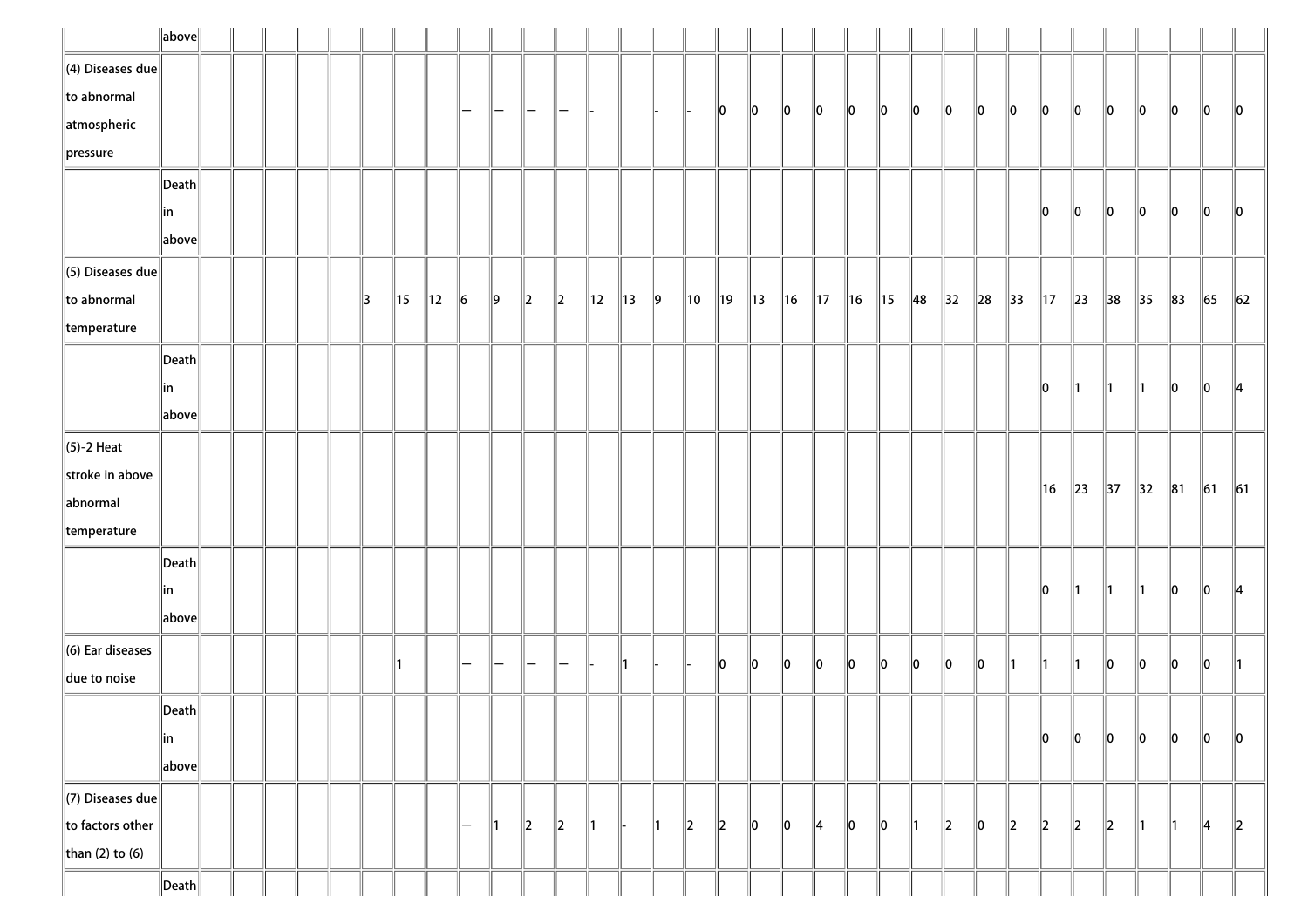|                                                | $\ $ in<br>above      |  |  |         |               |               |               |               |               |               |               |               |               |               |             |               |               |               |    |    |    |    |               |         | 10            | 10            | $\ 0\ $       | 10            | $\parallel$ 0 | 10      | $\parallel$ 0 |
|------------------------------------------------|-----------------------|--|--|---------|---------------|---------------|---------------|---------------|---------------|---------------|---------------|---------------|---------------|---------------|-------------|---------------|---------------|---------------|----|----|----|----|---------------|---------|---------------|---------------|---------------|---------------|---------------|---------|---------------|
| $\ $ (8) Diseases of<br>locomotion and         |                       |  |  |         |               |               |               |               |               |               |               |               |               |               |             |               |               |               |    |    |    |    |               |         |               |               |               |               |               |         |               |
| internal organs                                |                       |  |  | $\ 2\ $ | $\parallel$ 3 | ∥1            | $\ 2\ $       | $\parallel$ 1 | $\vert$ 6     | $\ 6\ $       | $\mathbb{I}$  | 14            | $\vert$ 6     | $\parallel$ 4 | $\vert$ 2   | 5             | $\parallel$ 4 | 3             | 13 | ∥9 | 2  | 3  | 3             | ∥1      | 8             | $\ 2\ $       | 3             | 3             | 3             | 2       | 6             |
| $\parallel$ due to heavy<br>$\ $ and excessive |                       |  |  |         |               |               |               |               |               |               |               |               |               |               |             |               |               |               |    |    |    |    |               |         |               |               |               |               |               |         |               |
| work load                                      |                       |  |  |         |               |               |               |               |               |               |               |               |               |               |             |               |               |               |    |    |    |    |               |         |               |               |               |               |               |         |               |
|                                                | $ \mathsf{Death} $    |  |  |         |               |               |               |               |               |               |               |               |               |               |             |               |               |               |    |    |    |    |               |         |               |               |               |               |               |         |               |
|                                                | in                    |  |  |         |               |               |               |               |               |               |               |               |               |               |             |               |               |               |    |    |    |    |               |         | 10            | 10            | 10            | 10            | 10            | 10      | 10            |
|                                                | above                 |  |  |         |               |               |               |               |               |               |               |               |               |               |             |               |               |               |    |    |    |    |               |         |               |               |               |               |               |         |               |
| $\Vert(9)$                                     |                       |  |  |         |               |               |               |               |               |               |               |               |               |               |             |               |               |               |    |    |    |    |               |         |               |               |               |               |               |         |               |
| Occupational                                   |                       |  |  |         |               |               |               |               |               |               |               |               |               |               |             |               |               |               |    |    |    |    |               |         |               |               |               |               |               |         |               |
| lower back pain                                |                       |  |  |         |               |               |               |               |               |               |               |               |               |               |             |               |               |               |    |    |    |    |               |         |               |               |               |               |               |         |               |
| $\left\ $ excluding that                       |                       |  |  | $\ 2\ $ | $\ 2\ $       | $\ 6\ $       | $\parallel$ 3 | $\parallel$ 2 | $\parallel$ 3 | $\parallel$ 3 | $\parallel$ 3 | $\parallel$ 5 | $\parallel$ 1 | $\ 2\ $       | $\ 0\ $     | 10            | $\ 0\ $       | $\parallel$ 1 | 10 | 10 | 2  | 13 | 10            | $\ 2\ $ | $\ 2\ $       | $\ 0\ $       | $\ 0\ $       | 10            | 11            | $\ 2\ $ | $\ 2\ $       |
| $\ $ caused by                                 |                       |  |  |         |               |               |               |               |               |               |               |               |               |               |             |               |               |               |    |    |    |    |               |         |               |               |               |               |               |         |               |
| occupational                                   |                       |  |  |         |               |               |               |               |               |               |               |               |               |               |             |               |               |               |    |    |    |    |               |         |               |               |               |               |               |         |               |
| $\ $ injuries                                  |                       |  |  |         |               |               |               |               |               |               |               |               |               |               |             |               |               |               |    |    |    |    |               |         |               |               |               |               |               |         |               |
|                                                | $\vert$ Death $\vert$ |  |  |         |               |               |               |               |               |               |               |               |               |               |             |               |               |               |    |    |    |    |               |         |               |               |               |               |               |         |               |
|                                                | in                    |  |  |         |               |               |               |               |               |               |               |               |               |               |             |               |               |               |    |    |    |    |               |         | 10            | 10            | 10            | 10            | 10            | 10      | 10            |
|                                                | $\ $ above $\ $       |  |  |         |               |               |               |               |               |               |               |               |               |               |             |               |               |               |    |    |    |    |               |         |               |               |               |               |               |         |               |
| $\ $ (10) Diseases                             |                       |  |  |         |               |               |               |               |               | -             |               |               |               |               | ∥1          | ∥1            | $\ 0\ $       | 10            | 10 | 11 | 10 | 10 | 10            | 10      | llo           | ∥o            | $\ 0\ $       | 11            |               | 10      | $\ 0\ $       |
| $\ $ due to vibration                          |                       |  |  |         |               |               |               |               |               |               |               |               |               |               |             |               |               |               |    |    |    |    |               |         |               |               |               |               |               |         |               |
|                                                | $\ $ Death $\ $       |  |  |         |               |               |               |               |               |               |               |               |               |               |             |               |               |               |    |    |    |    |               |         |               |               |               |               |               |         |               |
|                                                | ∥in                   |  |  |         |               |               |               |               |               |               |               |               |               |               |             |               |               |               |    |    |    |    |               |         | 10            | 0             | $\ 0\ $       | 10            | 10            | 10      | 10            |
|                                                | above                 |  |  |         |               |               |               |               |               |               |               |               |               |               |             |               |               |               |    |    |    |    |               |         |               |               |               |               |               |         |               |
| $\ $ (11) Disorders                            |                       |  |  |         |               |               |               |               |               |               |               |               |               |               |             |               |               |               |    |    |    |    |               |         |               |               |               |               |               |         |               |
| $\ $ in fingers and                            |                       |  |  |         |               |               |               |               |               |               |               |               |               |               |             |               |               |               |    |    |    |    |               |         |               |               |               |               |               |         |               |
| forearms, and                                  |                       |  |  |         | 11            | $\parallel$ 3 | $\vert$ 2     | $\parallel -$ | $\parallel$ 3 | $\parallel$ 3 | ∥4            | $\parallel$ 4 | H-            | $\parallel$ 4 | $\parallel$ | $\parallel$ 4 | 4             | $\ 8$         | 6  | 1  | 4  | 3  | $\parallel$ 4 | 3       | $\parallel$ 4 | $\parallel$ 5 | $\parallel$ 3 | $\parallel$ 5 | 4             | 6       | $\ 6\ $       |
| cervico-                                       |                       |  |  |         |               |               |               |               |               |               |               |               |               |               |             |               |               |               |    |    |    |    |               |         |               |               |               |               |               |         |               |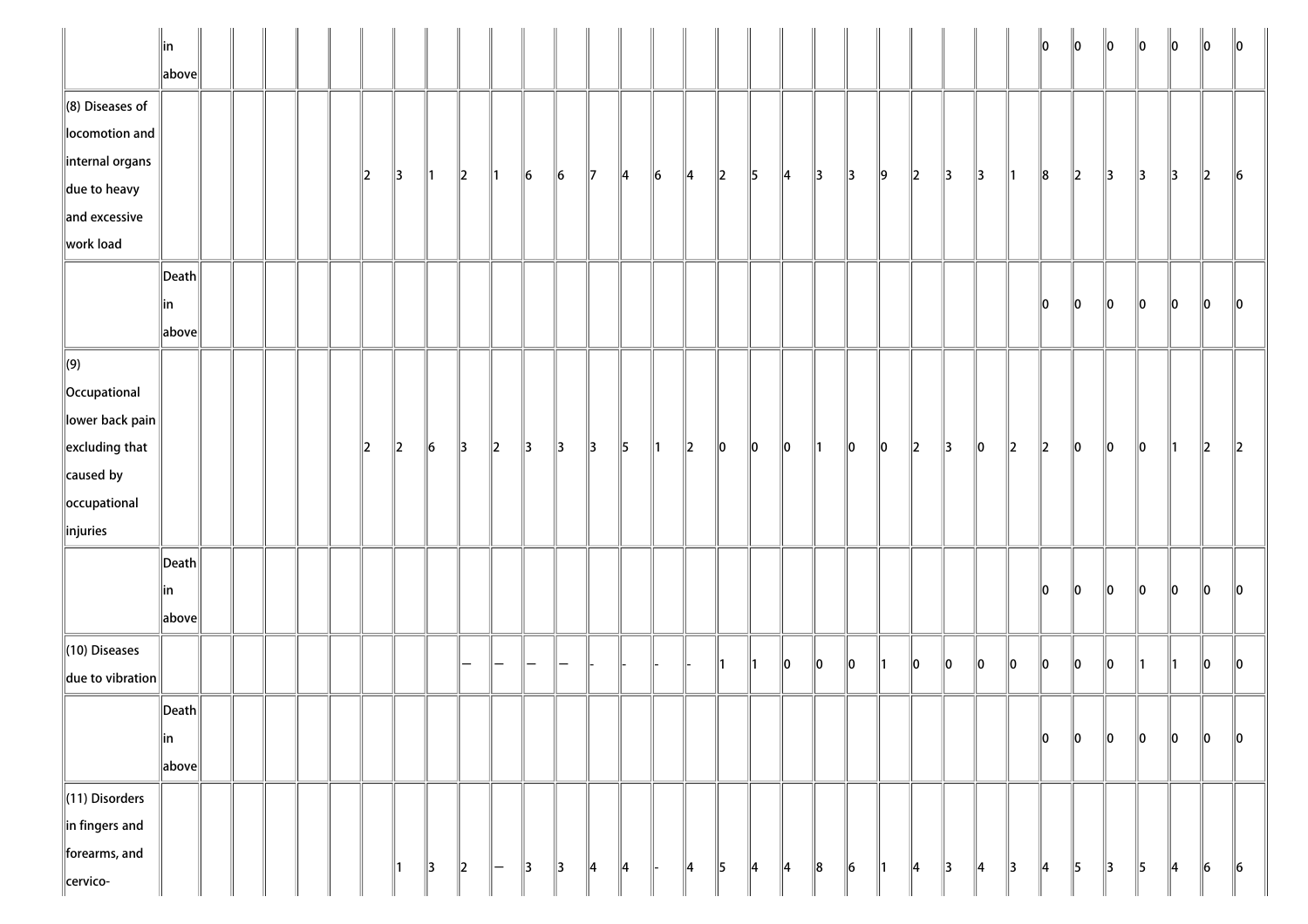| $\ $ bronchial              |                                      |  |  |                |                |                |                                 |                          |               |                   |                |                |                |                |                |               |               |               |               |                |           |               |                |         |                |         |          |     |          |               |                 |
|-----------------------------|--------------------------------------|--|--|----------------|----------------|----------------|---------------------------------|--------------------------|---------------|-------------------|----------------|----------------|----------------|----------------|----------------|---------------|---------------|---------------|---------------|----------------|-----------|---------------|----------------|---------|----------------|---------|----------|-----|----------|---------------|-----------------|
| disorder                    |                                      |  |  |                |                |                |                                 |                          |               |                   |                |                |                |                |                |               |               |               |               |                |           |               |                |         |                |         |          |     |          |               |                 |
|                             | $\vert$ Death $\vert$                |  |  |                |                |                |                                 |                          |               |                   |                |                |                |                |                |               |               |               |               |                |           |               |                |         |                |         |          |     |          |               |                 |
|                             | ∥in                                  |  |  |                |                |                |                                 |                          |               |                   |                |                |                |                |                |               |               |               |               |                |           |               |                |         | 10             | 10      | 10       | 10  | 10       | 10            | $\mathsf{I}$ lo |
|                             | above                                |  |  |                |                |                |                                 |                          |               |                   |                |                |                |                |                |               |               |               |               |                |           |               |                |         |                |         |          |     |          |               |                 |
| $\ $ (12) Diseases          |                                      |  |  |                |                |                |                                 |                          |               |                   |                |                |                |                |                |               |               |               |               |                |           |               |                |         |                |         |          |     |          |               |                 |
| due to causes               |                                      |  |  |                |                |                |                                 |                          |               |                   |                |                |                |                |                |               |               |               |               |                |           |               |                |         |                |         |          |     |          |               |                 |
| $\left\Vert$ other than (8) |                                      |  |  |                |                |                | $\hspace{0.1mm}-\hspace{0.1mm}$ | $-$                      | $\mathsf{I}$  | $\parallel$ 1     | $\parallel$ 4  | $\parallel$ 1  | $\parallel$ 1  | $\parallel$ 3  | $\parallel$ 4  | $\ 2\ $       | $\parallel$ 3 | $\parallel$ 4 | $\parallel$ 4 | $\parallel$ 3  | $\vert$ 2 | $\parallel$ 2 | $\ 2\ $        | ∥1      | 5              | $\ 2\ $ | 10       | 13  | ľ1       | 15            | 14              |
| $\ $ to (11)                |                                      |  |  |                |                |                |                                 |                          |               |                   |                |                |                |                |                |               |               |               |               |                |           |               |                |         |                |         |          |     |          |               |                 |
|                             | $\ $ Death $\ $                      |  |  |                |                |                |                                 |                          |               |                   |                |                |                |                |                |               |               |               |               |                |           |               |                |         |                |         |          |     |          |               |                 |
|                             | in                                   |  |  |                |                |                |                                 |                          |               |                   |                |                |                |                |                |               |               |               |               |                |           |               |                |         | 10             | 10      | 10       | 10  | 10       | 10            | 10              |
|                             | $\left\Vert \text{above}\right\Vert$ |  |  |                |                |                |                                 |                          |               |                   |                |                |                |                |                |               |               |               |               |                |           |               |                |         |                |         |          |     |          |               |                 |
| $\parallel$ (13) Anoxia     |                                      |  |  |                |                |                | $\parallel$ 3                   | $\overline{\phantom{0}}$ | $\overline{}$ | $\equiv$          |                |                |                | $\parallel$ 1  | $\ 0\ $        | $\parallel$ 1 | $\parallel$ 1 | $\parallel$ 1 | $ 0\rangle$   | $\ 0\ $        | $\ 0\ $   | $\ 2\ $       | 11             | $\ 0\ $ | $\ 0\ $        | $\ 0\ $ | 11       | 11. | ∥1       | $\ 2\ $       | $\parallel$ 3   |
|                             | Death                                |  |  |                |                |                |                                 |                          |               |                   |                |                |                |                |                |               |               |               |               |                |           |               |                |         |                |         |          |     |          |               |                 |
|                             | ∥in                                  |  |  |                |                |                |                                 |                          |               |                   |                |                |                |                |                |               |               |               |               |                |           |               |                |         | llo.           | 10      |          |     |          | $\parallel$ 2 |                 |
|                             | above                                |  |  |                |                |                |                                 |                          |               |                   |                |                |                |                |                |               |               |               |               |                |           |               |                |         |                |         |          |     |          |               |                 |
|                             |                                      |  |  |                |                |                |                                 |                          |               |                   |                |                |                |                |                |               |               |               |               |                |           |               |                |         |                |         |          |     |          |               |                 |
| $\parallel$ (14) Diseases   |                                      |  |  |                |                |                |                                 |                          |               |                   |                |                |                |                |                |               |               |               |               |                |           |               |                |         |                |         |          |     |          |               |                 |
| $\ $ due to chemical        |                                      |  |  |                |                |                |                                 |                          |               |                   |                |                |                |                |                |               |               |               |               |                |           |               |                |         |                |         |          |     |          |               |                 |
| substances                  |                                      |  |  | $\parallel$ 35 | $\parallel$ 36 | $\parallel$ 36 | $\ 25\ $                        | $\ 22\ $                 | $\ 23\ $      | $\ 23\ $          | $\parallel$ 17 | $\parallel$ 14 | $\parallel$ 30 | $\parallel$ 17 | $\parallel$ 17 | $\ 27\ $      | $\ 9\ $       | $\ 25$        | $\ 25\ $      | $\parallel$ 11 | 18        | $\parallel$ 9 | $\parallel$ 15 | 16      | $\parallel$ 14 | ∥19     | $\ 20\ $ | 16  | $\ 23\ $ | ∥14           | $\parallel$ 17  |
| $\ $ (excluding             |                                      |  |  |                |                |                |                                 |                          |               |                   |                |                |                |                |                |               |               |               |               |                |           |               |                |         |                |         |          |     |          |               |                 |
| cancer)                     |                                      |  |  |                |                |                |                                 |                          |               |                   |                |                |                |                |                |               |               |               |               |                |           |               |                |         |                |         |          |     |          |               |                 |
|                             | $\vert$ Death $\vert$                |  |  |                |                |                |                                 |                          |               |                   |                |                |                |                |                |               |               |               |               |                |           |               |                |         |                |         |          |     |          |               |                 |
|                             | in                                   |  |  |                |                |                |                                 |                          |               |                   |                |                |                |                |                |               |               |               |               |                |           |               |                |         | 10             | 10      | 10       |     |          | 12            |                 |
|                             | above                                |  |  |                |                |                |                                 |                          |               |                   |                |                |                |                |                |               |               |               |               |                |           |               |                |         |                |         |          |     |          |               |                 |
| $\ $ (15)                   |                                      |  |  |                |                |                |                                 |                          |               |                   |                |                |                |                |                |               |               |               |               |                |           |               |                |         |                |         |          |     |          |               |                 |
| $\ $ Pneumoconiosis $\ $    |                                      |  |  |                |                |                |                                 |                          |               |                   |                |                |                |                |                |               |               |               |               |                |           |               |                |         |                |         |          |     |          |               |                 |
| $\ $ and                    |                                      |  |  |                |                |                | -                               | —                        | $\overline{}$ | $\qquad \qquad -$ |                |                |                |                | $\ 0\ $        | $\ 0\ $       | 0             | $\ 0\ $       | $\ 0\ $       | 10             | 10        | $\ 0\ $       | 10             | $\ 0\ $ | 10             | 10      | 10       | 10  | 10       | 10            | $\ 0\ $         |
| complications               |                                      |  |  |                |                |                |                                 |                          |               |                   |                |                |                |                |                |               |               |               |               |                |           |               |                |         |                |         |          |     |          |               |                 |
| $\ $ (only absent)          |                                      |  |  |                |                |                |                                 |                          |               |                   |                |                |                |                |                |               |               |               |               |                |           |               |                |         |                |         |          |     |          |               |                 |
| $\parallel$ (16) Diseases   |                                      |  |  |                |                |                |                                 |                          |               |                   |                |                |                |                |                |               |               |               |               |                |           |               |                |         |                |         |          |     |          |               |                 |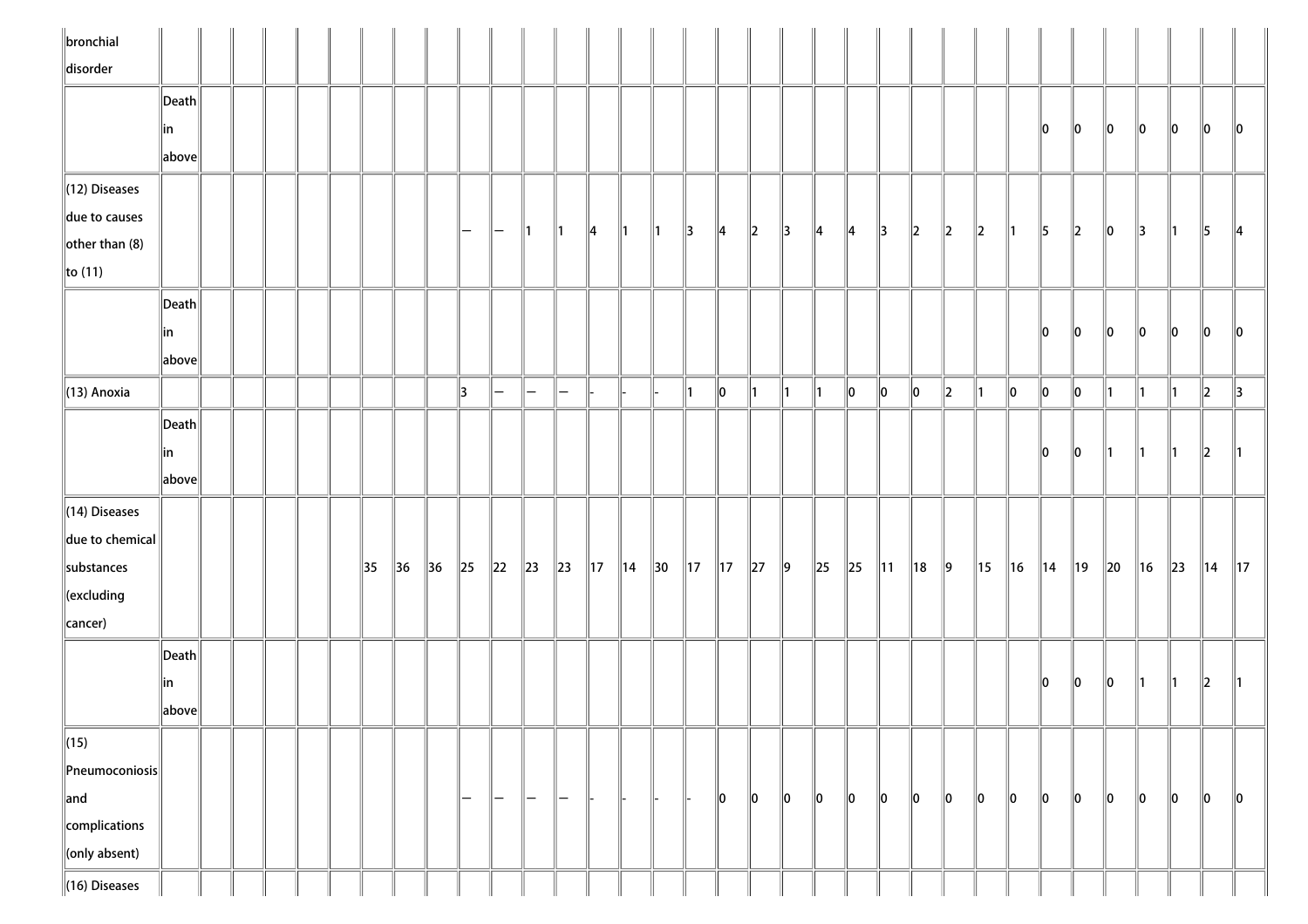| $\ $ due to                     |                                        |  |  |  |  | ∥1 | $\overline{}$ | $\parallel$ 1 | $\parallel$ 1 | $\ 2\ $ | $\parallel$ 3 | $\ 2\ $ | $\parallel$ 5 | $\parallel$ 3 | $\parallel$ <sub>2</sub> | $\ 2\ $ | ∥1      | $\parallel$ 1 | $\parallel$ 3 | $\parallel$ 3 | $\ 0\ $ | $\parallel$ 3 | 5  | $\ 2\ $ | $\parallel$ 5 | $\ 2\ $ | $\parallel$ 3 | $\parallel$ 107 |
|---------------------------------|----------------------------------------|--|--|--|--|----|---------------|---------------|---------------|---------|---------------|---------|---------------|---------------|--------------------------|---------|---------|---------------|---------------|---------------|---------|---------------|----|---------|---------------|---------|---------------|-----------------|
| $\parallel$ pathogenic          |                                        |  |  |  |  |    |               |               |               |         |               |         |               |               |                          |         |         |               |               |               |         |               |    |         |               |         |               |                 |
| $\sqrt{\frac{1}{10}}$ organisms |                                        |  |  |  |  |    |               |               |               |         |               |         |               |               |                          |         |         |               |               |               |         |               |    |         |               |         |               |                 |
|                                 | $\left\Vert \mathsf{Death}\right\Vert$ |  |  |  |  |    |               |               |               |         |               |         |               |               |                          |         |         |               |               |               |         |               |    |         |               |         |               |                 |
|                                 | ∥in                                    |  |  |  |  |    |               |               |               |         |               |         |               |               |                          |         |         |               |               |               |         | 10            | 10 | 10      | $\ 0\ $       | 10      | 10            |                 |
|                                 | $\ $ above $\ $                        |  |  |  |  |    |               |               |               |         |               |         |               |               |                          |         |         |               |               |               |         |               |    |         |               |         |               |                 |
| $\ $ (16)-2                     |                                        |  |  |  |  |    |               |               |               |         |               |         |               |               |                          |         |         |               |               |               |         |               |    |         |               |         |               |                 |
| Occupational                    |                                        |  |  |  |  |    |               |               |               |         |               |         |               |               |                          |         |         |               |               |               |         |               |    |         |               |         |               |                 |
| Diseases due to                 |                                        |  |  |  |  |    |               |               |               |         |               |         |               |               |                          |         |         |               |               |               |         |               |    |         |               |         |               |                 |
| COVID-19 in                     |                                        |  |  |  |  |    |               |               |               |         |               |         |               |               |                          |         |         |               |               |               |         |               |    |         |               |         |               | 102             |
| above in above                  |                                        |  |  |  |  |    |               |               |               |         |               |         |               |               |                          |         |         |               |               |               |         |               |    |         |               |         |               |                 |
| $\ $ pathogenic                 |                                        |  |  |  |  |    |               |               |               |         |               |         |               |               |                          |         |         |               |               |               |         |               |    |         |               |         |               |                 |
| $\ $ organisms                  |                                        |  |  |  |  |    |               |               |               |         |               |         |               |               |                          |         |         |               |               |               |         |               |    |         |               |         |               |                 |
|                                 | $\ $ Death $\ $                        |  |  |  |  |    |               |               |               |         |               |         |               |               |                          |         |         |               |               |               |         |               |    |         |               |         |               |                 |
|                                 | in                                     |  |  |  |  |    |               |               |               |         |               |         |               |               |                          |         |         |               |               |               |         |               |    |         |               |         |               |                 |
|                                 | $\ $ above $\ $                        |  |  |  |  |    |               |               |               |         |               |         |               |               |                          |         |         |               |               |               |         |               |    |         |               |         |               |                 |
|                                 |                                        |  |  |  |  |    |               |               |               |         |               |         |               |               |                          |         |         |               |               |               |         |               |    |         |               |         |               |                 |
| $\parallel$ (17) Cancer due     |                                        |  |  |  |  |    |               |               |               |         |               |         |               |               |                          |         |         |               |               |               |         |               |    |         |               |         |               |                 |
| $\ $ to ionizing                |                                        |  |  |  |  |    |               |               |               |         |               | 10      | $ 0\rangle$   | $\ 0\ $       | $\ 0\ $                  | $\ 0\ $ | $\ 0\ $ | 10            | $\ 0\ $       | 10            | $\ 0\ $ | 10            | 10 | 10      | 10            | $\ 0\ $ | llo           | 10              |
| radiation                       |                                        |  |  |  |  |    |               |               |               |         |               |         |               |               |                          |         |         |               |               |               |         |               |    |         |               |         |               |                 |
|                                 | $\vert$ Death $\vert$                  |  |  |  |  |    |               |               |               |         |               |         |               |               |                          |         |         |               |               |               |         |               |    |         |               |         |               |                 |
|                                 | in                                     |  |  |  |  |    |               |               |               |         |               |         |               |               |                          |         |         |               |               |               |         | llo.          | 10 | 10      | llo           | 10      | 10            | 10              |
|                                 | $\ $ above $\ $                        |  |  |  |  |    |               |               |               |         |               |         |               |               |                          |         |         |               |               |               |         |               |    |         |               |         |               |                 |
| $\parallel$ (18) Cancer due     |                                        |  |  |  |  |    |               |               |               |         |               |         |               |               |                          |         |         |               |               |               |         |               |    |         |               |         |               |                 |
| to chemical                     |                                        |  |  |  |  |    |               |               |               |         |               | $\ 0\ $ | $\ 0\ $       | $ 0\rangle$   | $\ 0\ $                  | 10      | 10      | 10            |               | 10            | 10      | 10            | 10 | 10      | 10            | 10      | $\ 0\ $       | 10              |
| substances                      |                                        |  |  |  |  |    |               |               |               |         |               |         |               |               |                          |         |         |               |               |               |         |               |    |         |               |         |               |                 |
|                                 | Death                                  |  |  |  |  |    |               |               |               |         |               |         |               |               |                          |         |         |               |               |               |         |               |    |         |               |         |               |                 |
|                                 | in                                     |  |  |  |  |    |               |               |               |         |               |         |               |               |                          |         |         |               |               |               |         | 10            | 10 | 10      | 10            | $\ 0\ $ | 10            | $\ 0\ $         |
|                                 | above                                  |  |  |  |  |    |               |               |               |         |               |         |               |               |                          |         |         |               |               |               |         |               |    |         |               |         |               |                 |
|                                 |                                        |  |  |  |  |    |               |               |               |         |               |         |               |               |                          |         |         |               |               |               |         |               |    |         |               |         |               |                 |
| $\parallel$ (19) Cancer due     |                                        |  |  |  |  |    |               |               |               |         |               |         |               |               |                          |         |         |               |               |               |         |               |    |         |               |         |               |                 |
| to causes other                 |                                        |  |  |  |  |    |               |               |               |         |               |         |               |               |                          |         |         |               |               |               |         |               |    |         |               |         |               |                 |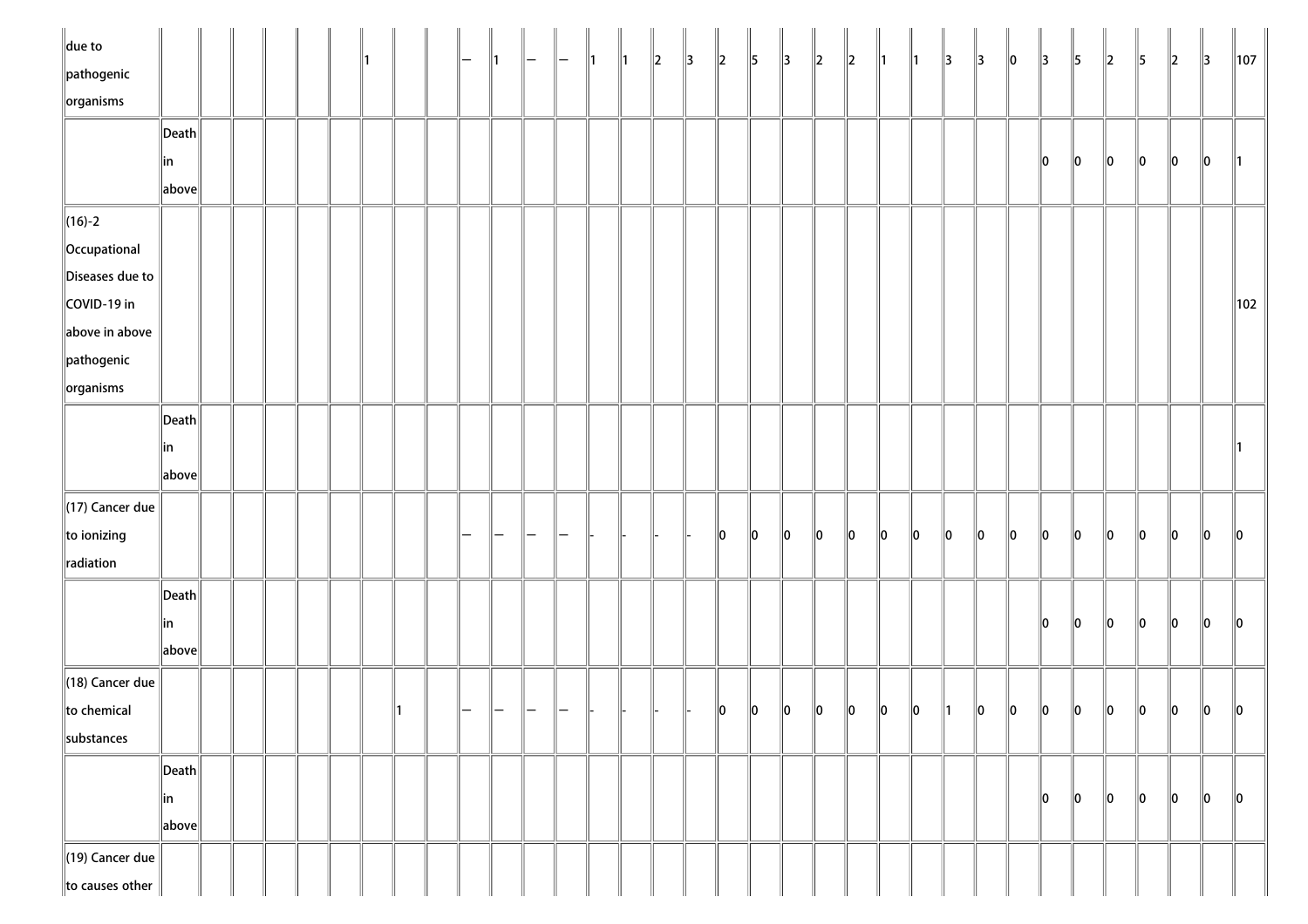| $\ $ than (17) and                          |                       |  |  |  |  |                     |               |               |               | $\parallel$   | $\parallel$ |         |               | $\ 0\ $       | $\ 0\ $ | $\ 0\ $ | $\ 0\ $        | $\ 0\ $       | $\ 0\ $       | $\ 0\ $       | $\ 0\ $       | $\ 0\ $ | $\ 0\ $ | $\ 0\ $       | $\ 0\ $       | $\ 0\ $       | $\ 0\ $       | $\ 0\ $       | 10            | $\ 0\ $       |
|---------------------------------------------|-----------------------|--|--|--|--|---------------------|---------------|---------------|---------------|---------------|-------------|---------|---------------|---------------|---------|---------|----------------|---------------|---------------|---------------|---------------|---------|---------|---------------|---------------|---------------|---------------|---------------|---------------|---------------|
| $\ $ (18)                                   |                       |  |  |  |  |                     |               |               |               |               |             |         |               |               |         |         |                |               |               |               |               |         |         |               |               |               |               |               |               |               |
|                                             | $\ $ Death $\ $       |  |  |  |  |                     |               |               |               |               |             |         |               |               |         |         |                |               |               |               |               |         |         |               |               |               |               |               |               |               |
|                                             | ∥in                   |  |  |  |  |                     |               |               |               |               |             |         |               |               |         |         |                |               |               |               |               |         |         | 10            | 10            | 10            | $\ 0\ $       | 10            | $\ 0\ $       | $\parallel$ 0 |
|                                             | above                 |  |  |  |  |                     |               |               |               |               |             |         |               |               |         |         |                |               |               |               |               |         |         |               |               |               |               |               |               |               |
| $\ $ (20)                                   |                       |  |  |  |  |                     |               |               |               |               |             |         |               |               |         |         |                |               |               |               |               |         |         |               |               |               |               |               |               |               |
| $\ $ Cerebrovascular $\ $                   |                       |  |  |  |  |                     |               |               |               |               |             |         |               |               |         |         |                |               |               |               |               |         |         |               |               |               |               |               |               |               |
| $\parallel$ disease, heart                  |                       |  |  |  |  |                     |               |               |               |               |             |         |               |               |         |         |                |               |               |               |               |         |         |               |               |               | 10            | $\ 0\ $       |               |               |
| disease, etc.                               |                       |  |  |  |  |                     |               |               |               |               |             |         |               |               |         |         |                |               |               |               |               |         |         | 10            | $\parallel$ 2 | 4             |               |               | 11            |               |
| $\ $ due to                                 |                       |  |  |  |  |                     |               |               |               |               |             |         |               |               |         |         |                |               |               |               |               |         |         |               |               |               |               |               |               |               |
| overwork                                    |                       |  |  |  |  |                     |               |               |               |               |             |         |               |               |         |         |                |               |               |               |               |         |         |               |               |               |               |               |               |               |
|                                             | $\vert$ Death $\vert$ |  |  |  |  |                     |               |               |               |               |             |         |               |               |         |         |                |               |               |               |               |         |         |               |               |               |               |               |               |               |
|                                             | ∥in                   |  |  |  |  |                     |               |               |               |               |             |         |               |               |         |         |                |               |               |               |               |         |         | 10            | $\ 0\ $       | 13            | $\parallel$ 0 | 10            | 11            | 10            |
|                                             | $\ $ above $\ $       |  |  |  |  |                     |               |               |               |               |             |         |               |               |         |         |                |               |               |               |               |         |         |               |               |               |               |               |               |               |
| $\ $ (21) Mental                            |                       |  |  |  |  |                     |               |               |               |               |             |         |               |               |         |         |                |               |               |               |               |         |         |               |               |               |               |               |               |               |
| disorder due to                             |                       |  |  |  |  |                     |               |               |               |               |             |         |               |               |         |         |                |               |               |               |               |         |         |               |               |               |               |               |               |               |
| serious                                     |                       |  |  |  |  |                     |               |               |               |               |             |         |               |               |         |         |                |               |               |               |               |         |         |               |               |               |               |               |               |               |
| occupational                                |                       |  |  |  |  |                     |               |               |               |               |             |         |               |               |         |         |                |               |               |               |               |         |         | 11            | ∥1            | $\ 0\ $       | $\ 0\ $       | 11            | 11            |               |
| psychological                               |                       |  |  |  |  |                     |               |               |               |               |             |         |               |               |         |         |                |               |               |               |               |         |         |               |               |               |               |               |               |               |
| burden                                      |                       |  |  |  |  |                     |               |               |               |               |             |         |               |               |         |         |                |               |               |               |               |         |         |               |               |               |               |               |               |               |
|                                             | $\ $ Death $\ $       |  |  |  |  |                     |               |               |               |               |             |         |               |               |         |         |                |               |               |               |               |         |         |               |               |               |               |               |               |               |
|                                             | ∥in                   |  |  |  |  |                     |               |               |               |               |             |         |               |               |         |         |                |               |               |               |               |         |         | 10            | $\ 0\ $       | 10            | $\ 0\ $       | 10            | $\ 0\ $       | $\parallel$ 0 |
|                                             | above                 |  |  |  |  |                     |               |               |               |               |             |         |               |               |         |         |                |               |               |               |               |         |         |               |               |               |               |               |               |               |
| $\ $ (22) Other                             |                       |  |  |  |  |                     |               |               |               |               |             |         |               |               |         |         |                |               |               |               |               |         |         |               |               |               |               |               |               |               |
| diseases                                    |                       |  |  |  |  |                     |               |               |               |               |             |         |               |               |         |         |                |               |               |               |               |         |         |               |               |               |               |               |               |               |
| $\left\Vert$ evidently due to $\right\Vert$ |                       |  |  |  |  | $\hspace{0.05cm} -$ | $\parallel$ 1 | $\parallel$ 4 | $\parallel$ 4 | $\parallel$ 4 | $\ 2\ $     | $\ 2\ $ | $\parallel$ 3 | $\parallel$ 4 | $\ 9\ $ | $\ 6\ $ | $\parallel$ 12 | $\parallel$ 7 | $\parallel$ 4 | $\parallel$ 4 | $\parallel$ 5 | 10      | $\ 6\ $ | $\parallel$ 7 | 3             | $\parallel$ 3 | $\parallel$ 3 | $\parallel$ 4 | $\parallel$ 7 | $\ 6$         |
| occupational                                |                       |  |  |  |  |                     |               |               |               |               |             |         |               |               |         |         |                |               |               |               |               |         |         |               |               |               |               |               |               |               |
| causes                                      |                       |  |  |  |  |                     |               |               |               |               |             |         |               |               |         |         |                |               |               |               |               |         |         |               |               |               |               |               |               |               |
|                                             | Death                 |  |  |  |  |                     |               |               |               |               |             |         |               |               |         |         |                |               |               |               |               |         |         |               |               |               |               |               |               |               |
|                                             | in                    |  |  |  |  |                     |               |               |               |               |             |         |               |               |         |         |                |               |               |               |               |         |         | 10            | 10            | 10            | 10            | 10            | 10            | $\ 0\ $<br>I  |